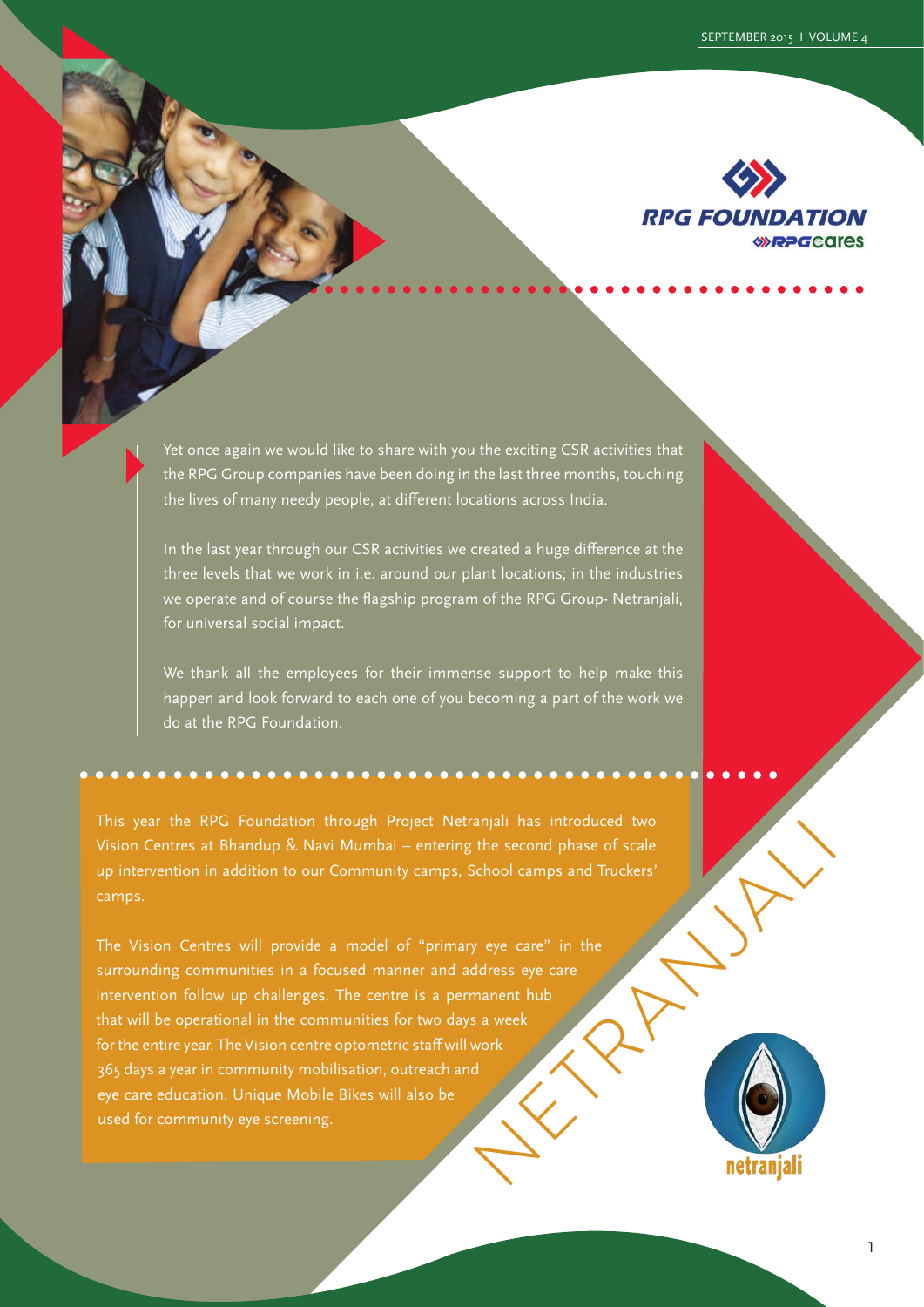## COMMUNITY CAMPS & VISION CENTRE MODEL



**VISION CENTRE INAUGURATION AT BHANDUP** 

**32 DAYS SCHOOL SCREENING CAMPS**

**Vision Centre – Direct Outreach Impact** 8,000+ beneficiaries through follow-up, screening & spectacles



#### 1**60 VISION CENTRE DAYS**

ē

#### **Vision Centre – Overall Impact** 2, 00,000 beneficiaries in Bhandup/Navi Mumbai via Education on eye care and eye health

## PROJECT NETRANJALI REACHES OUT TO THOUSANDS OF TRUCKERS ACROSS INDIA!

**20 DAYS THROUGH MOBILE BIKE** 

20 DAYS THROUGH MOBILE BIKE

A research study carried out during our Truckers' Eye Camps revealed that over 55% of Truckers across age groups, had refractive errors and for those over the age of 40, the figure rose to a shocking 74%. Hence, the Truckers' eye screening Camp Module is a strategic intervention under Project Netranjali to screen Truckers' eyesight. This will enhance road safety for the general public on highways; ensure Truckers' personal safety as well as cargo safety.

Last year FY14-15, in our pilot phase, we covered over 640 Truckers at 8 camps in Mumbai giving out 376 spectacles. Our interventions for this susceptible community was well appreciated by all our stakeholders especially the Truckers and CEAT fleet owners.

In 2015 – 2016, the RPG Foundation aims to screen 20000+ Truckers over 17 locations- Pan India- Jalgaon, Raipur, Halol, Aurangabad, Nagpur, Bangalore, Kolkata, Delhi, Mumbai etc.

Over June-August'15 over 2,000 truckers were screened with spectacles being given to more than 900 truckers & follow up referrals to over 50 truckers.











**TRUCKERS** BEING SCREENED ACROSS BANGALORE & KOLKATTA CEAT FLEET LOCATIONS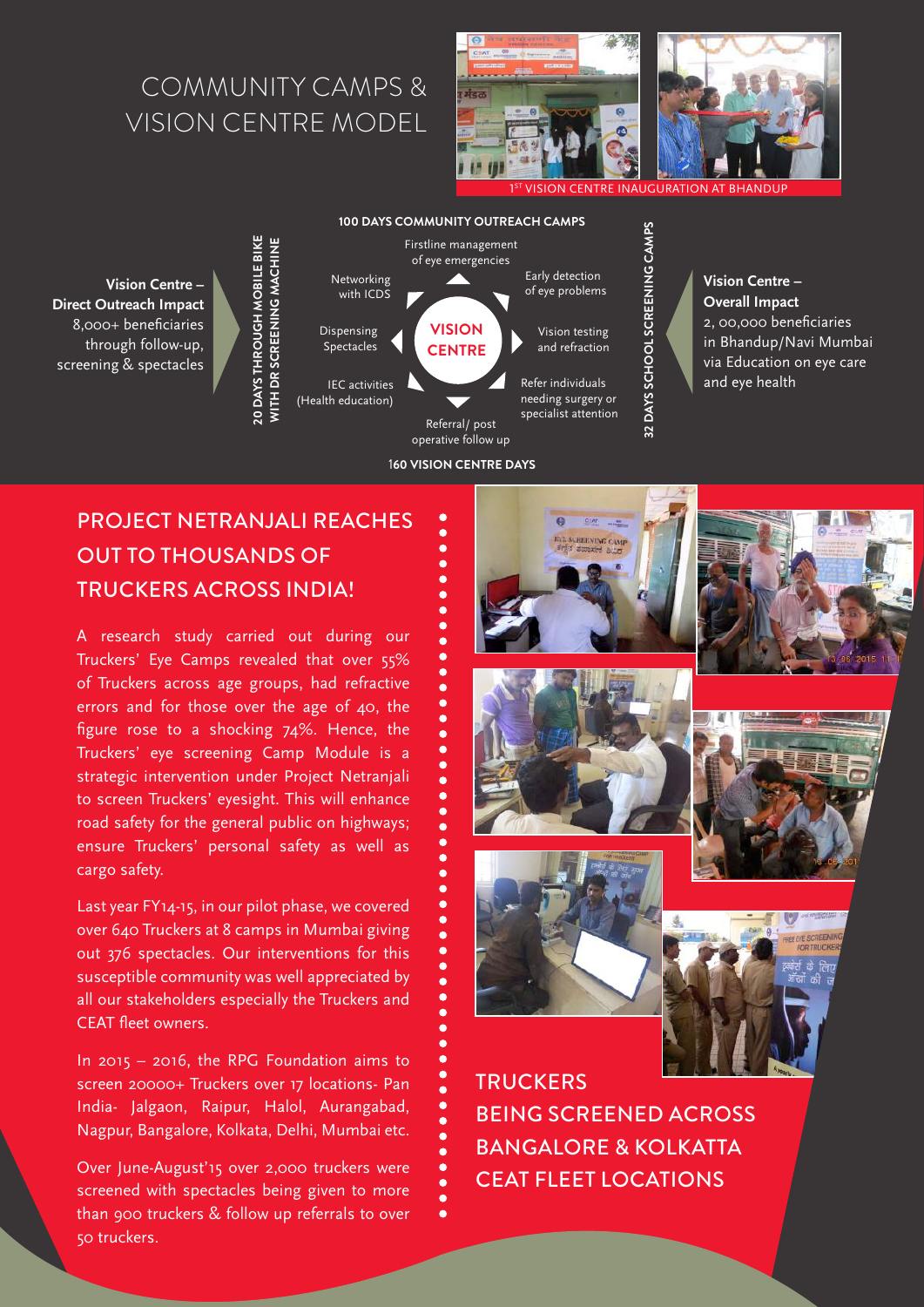## 27 NETRANJALI CAMPS WERE CARRIED OUT IN COMMUNITIES & SCHOOLS AT CEAT, KEC AND RAYCHEM LOCATIONS-MUMBAI, NAGPUR, JAIPUR, NASHIK, HALOL &VASAI.

### **SCHOOL CAMPS**

- Children Screened  $774$
- RPGF Provided Free spectacles 188
- Referred for Vitamin A, squint etc (Sight Savers/SHARP/Govt subsidized) 13



#### **COMMUNITY CAMPS**

- Patients Screened 2169
- RPGF Provided Free spectacles 1053
- Referred for Cataract (Sight Savers/SHARP/Govt subsidized) 454

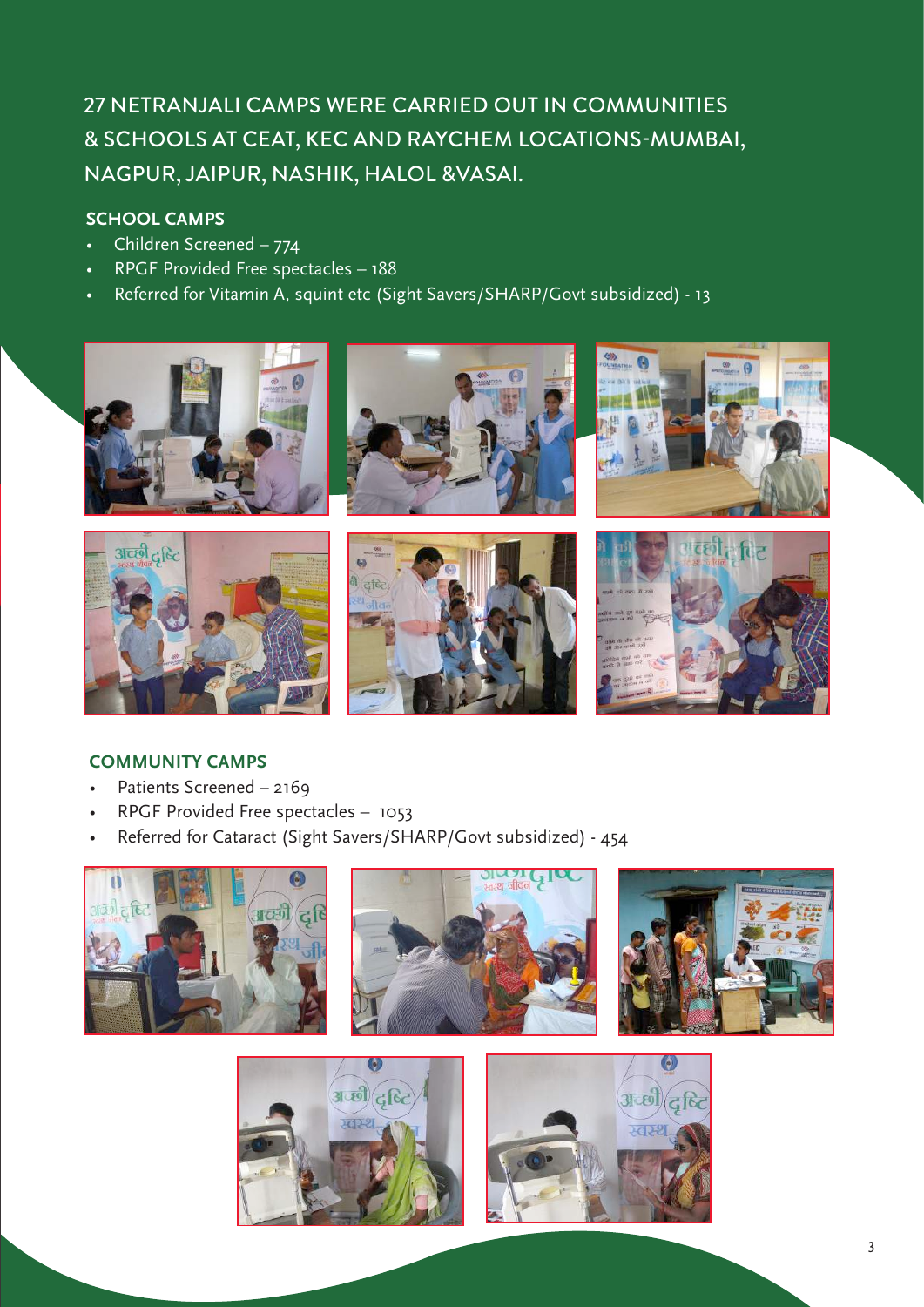Being able to access the Internet. Train for a career. Interact confidently with peers.

The priceless advantages of a child who knows English.

We speak the future

Look at the world from the point of view of a marginalised child, and you'll see that every step towards a better future, requires English.

Reading and speaking English fluently, empowers a child to aim high, acquire skills, interact confidently with prospective employers and carve a place in a competitive world.

Realising that every year, millions of marginalised Indian children eagerly stepped into the adult world, only to face the language barrier, the RPG Foundation developed Pehlay Akshar. This is a six-year programme manned by dedicated volunteers, designed to make children in government schools fluent in English

Integrated into the regular school day, Pehlay Akshar sessions build on the existing school curriculum - using global interactive learning techniques to develop a child's imagination, language skills, critical thinking and problem solving abilities. Pehlay Akshar currently reaches over 8500 children across the country, in over 50 schools.

Of course, we're yearning to do much more. To give every marginalised child in India an opportunity, and the confidence to fulfil his dreams. To do this, we need many more people to share our vision. Home-makers, college students, professionals - we'll train every volunteer in our innovative teaching modules, and design a schedule that works for you.

Come, give some of your free time and your enthusiasm to Pehlay Akshar. Because once you've taught kids to read and speak the way the world does, they'll have the power to write their future.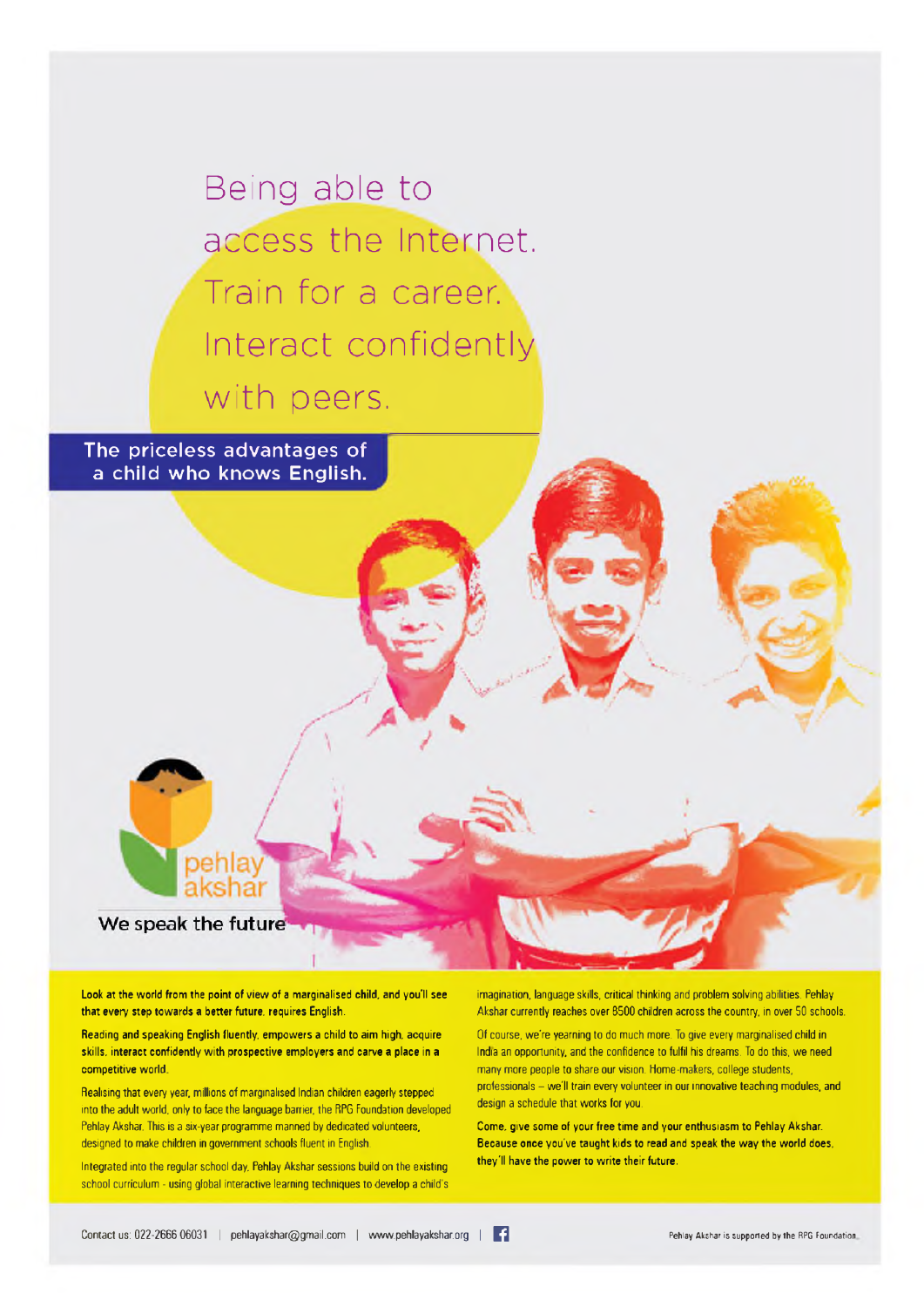

THE FIRST MENTORSHIP MEET

finale involving employees, parents and school teachers of the Pehlay Akshar

Bhandup and Vasai. All the children with a flair for creative writing participated with beautiful stories & illustrations.

This year a new mentorship programme "The Paper Boat Project" was sucessfully launched. The programme started with a "get to know each other" session. This Pehlay Akshar team hopes that through this intiative the lives of both the mentor

×



EVENT AT BARKING DEER

RANG PERSON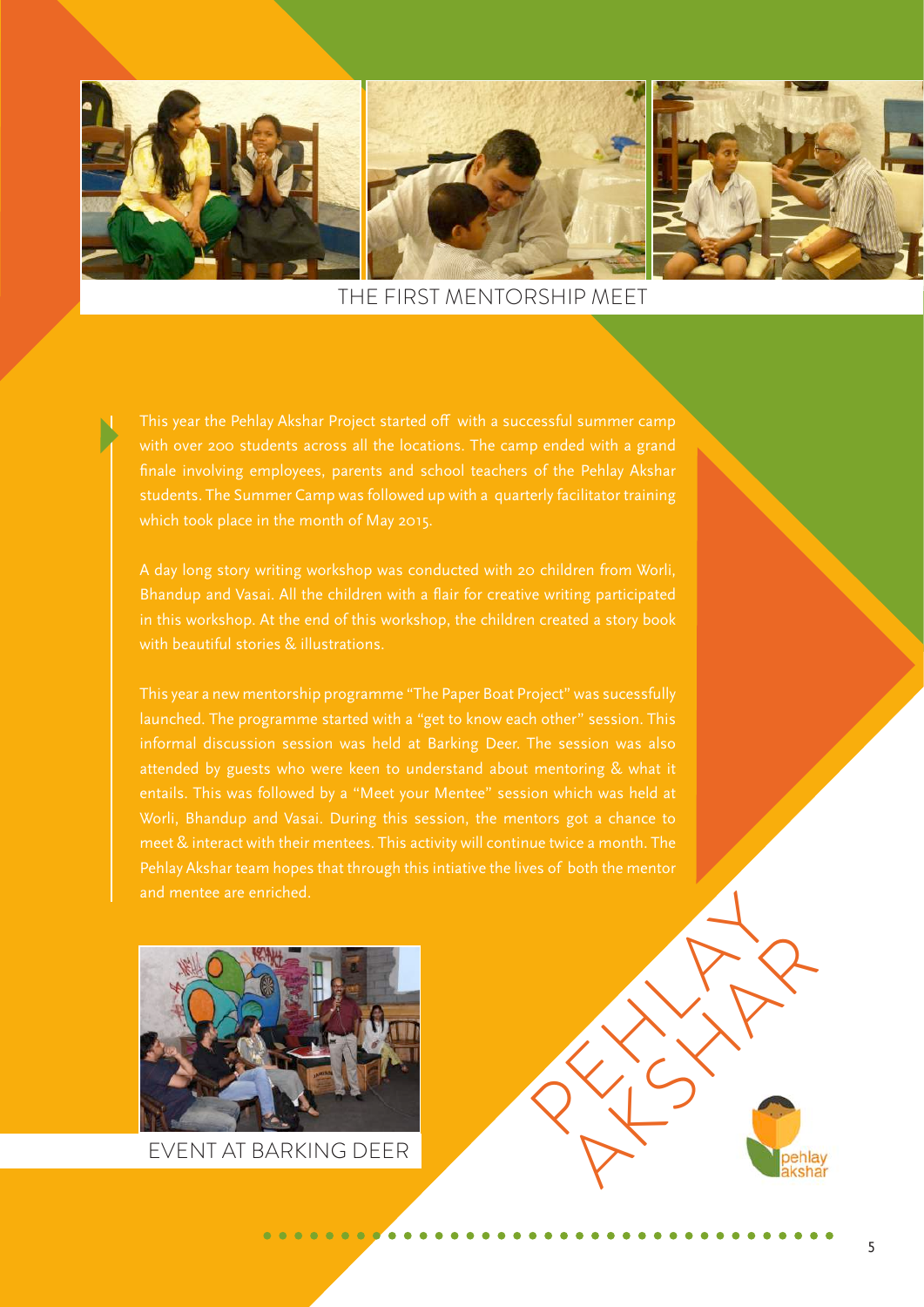# CEAT SWAYAM MOVES TO SOUTH INDIA!



After reaching a major milestone, with CEAT Swayam drivers being felicitated by the Mayor of Mumbai, the project has now been launched in South India. 800 women were mobilized and more than 400 women were screened with 224 women being selected and enrolled in the training. Batches for Swayam training have been launched in Bangalore, Hyderabad, Chennai and the temple city of Madurai.







NGO partners, respective RTO officials, Placement partners like WomenCabs. com and Ola were also present during the Batch launch. Mr. Shailendra Singh of WomenCabs.com conducted an opportunity presentation at the onset of the batch which motivated the women to gear up for the training.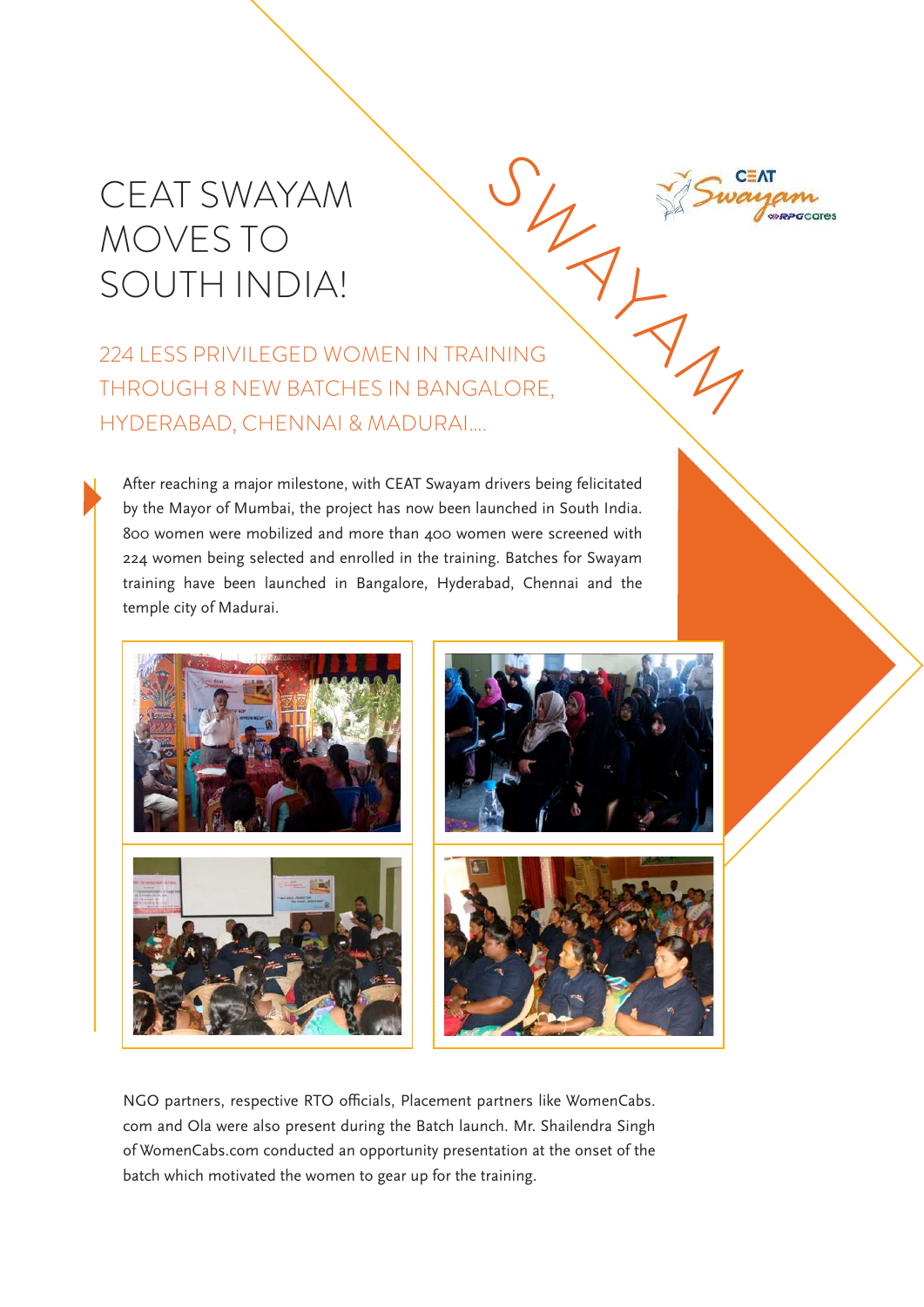

PLACEMENT SESSION BEING CONDUCTED BY WOMENCABS. COM (FEMALE TAXI SERVICE) REPRESENTATIVE IN BANGALORE

In Mumbai, our Swayam women drivers enrolled for the Uber Cab placement program and various valet parking services. Our Swayam women drivers are rearing to take on the road and transform their lives!



SWAYAM WOMEN DRIVERS ENROLLING FOR UBER TRAINING IN MUMBAI



SIMULATOR TEST BEING CONDUCTED AS A PART OF UBER CABS SELECTION PROCESS IN MUMBAI



*"FROM BEING A HOUSEWIFE TO WORKING AS A TAXI DRIVER… IT FEELS GREAT NOW TO FINANCIALLY SUPPORT MY FAMILY!"*

– SUMITA PALVE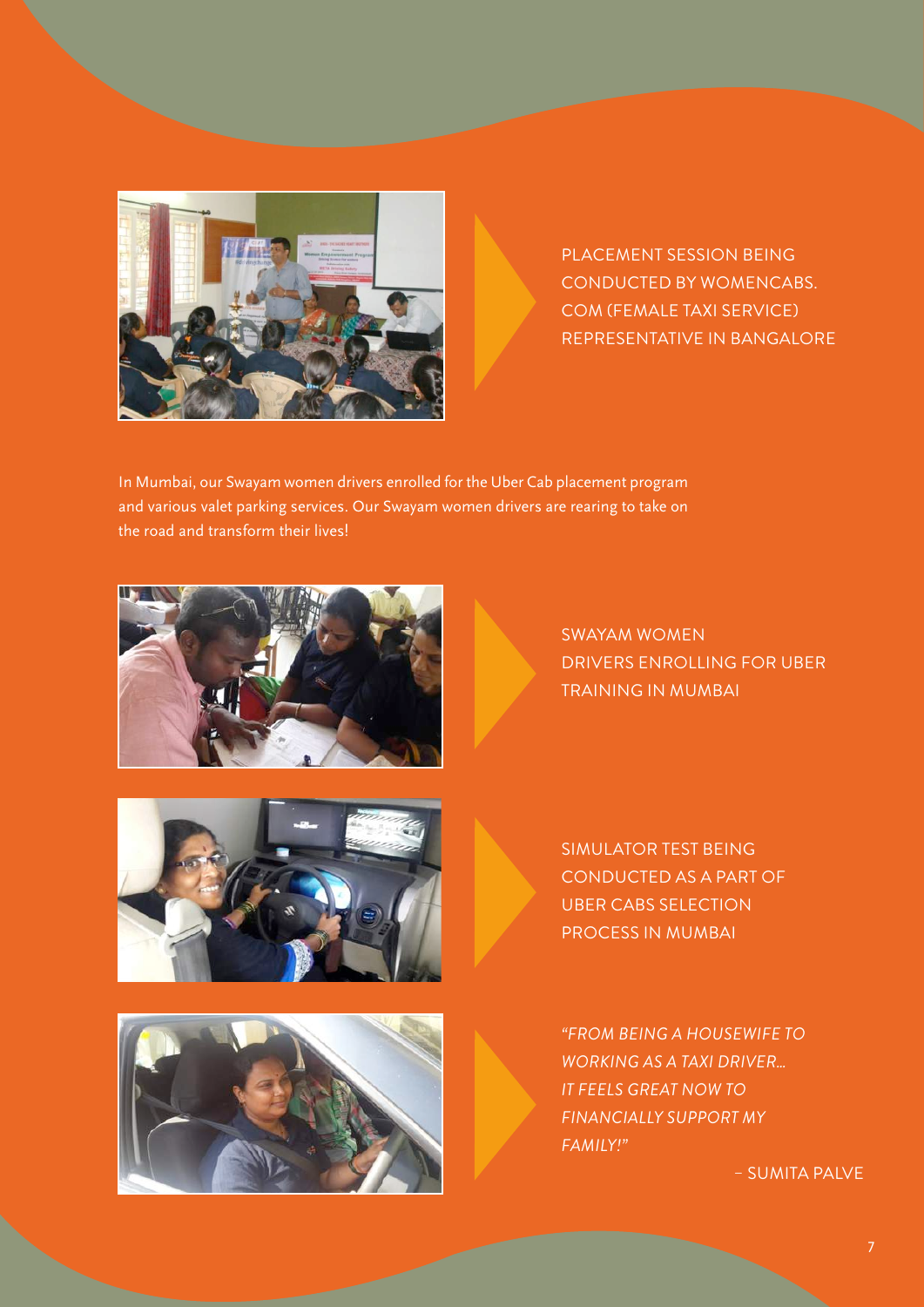

**Project Saksham** - Our multi skill development program focusing on providing vocational training to women for alternate livelihoods e.g. tailoring, nursing etc & providing technical skills training and education to youth for employability.

Over the last 3 months, the skill training programs for the new financial year 2015- 16 was successfully launched in the communities around our plant locations.



Tailoring training being carried out for 90 women around the Raychem, Vasai Plant



Display of products prepared by women entrepreneurs trained at communities around KEC, Nagpur plant



Women displaying the certificates received on completion of the tailoring training at communities around Raychem, Chakan plant

Mr. Deepak Kumar, Senior VP International Business - Raychem addressing the gathering prior to the felicitation for the beneficiaries who completed the nursing training (FY 14 – 15) at Raychem, Vasai Plant





Beauty care training being carried out for 132 women around the CEAT, Nashik Plant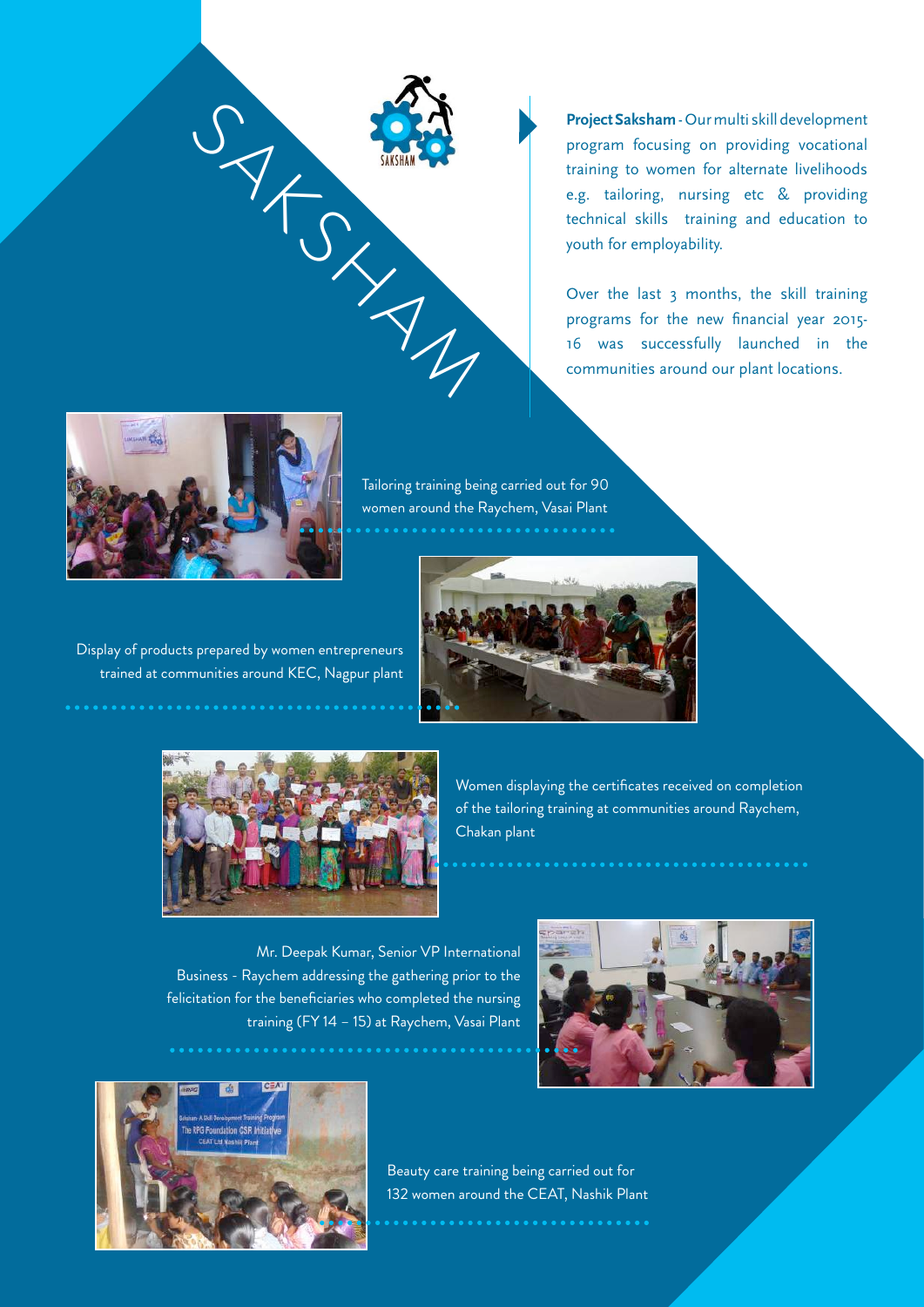Project Jeevan - Our integrated community project focusing on improving all round quality of life in the areas of clean drinking water, overall health and nutrition based interventions amongst others. These have been identified as critical local need gaps by Tata Institute of Social Science's Need Assessment Study at the communities surrounding our plant locations, following which necessary interventions are being carried out.





Launch of Project Jeevan - Swach Bharat Sanitation Initiative at communities around the CEAT Nashik plant- Around 70,000 community people & 45 households will benefit through toilet construction

Launch of Project Jeevan at communities around Raychem, Halol plant- Distribution of supplementary nutrition to 100 undernourished children from Government Schools.





Launch of Project Jeevan at communities around CEAT Halol plant- Distribution of supplementary nutrition to 500 undernourished children from Government Schools.

Launch of Project Jeevan at communities around CEAT Bhandup plant- Film screening for mother's of adolescent girls to generate awareness on the importance of nutrition under the adolescent health programm.e for girls

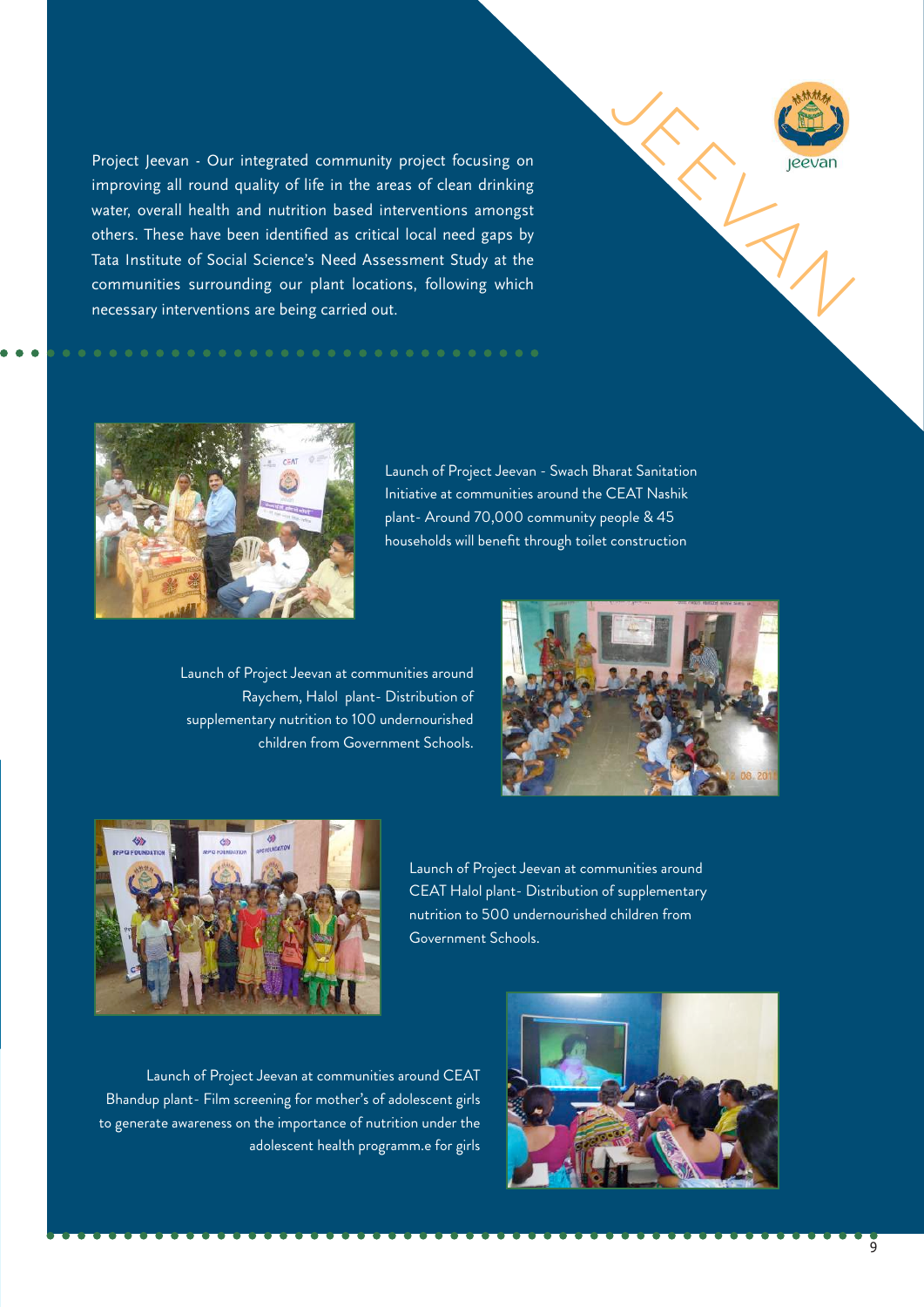

# EMPLOYEE ENGAGEMENT AT THE RPG GROUP

#### **World Environment Week:**

In keeping with the World Environment Day on 5th June 2015, World Environment Week was celebrated at Zensar. Volunteers planned & participated in activities during the week long celebrations. Among other activities an E-waste collection drive was conducted through the week and a vermicomposting workshop was conducted to create awareness on effective waste management at home.

Kunal Kumar, Commissioner, Pune Municipal Corporation, planting a sapling on Zensar Campus on the occasion of World Environment Day



Volunteers working on the farm at Sudumbare, Maval Taluka

# ZENSAR



RAYCHEM RPG

> Blood Donation Drive - Employees at the Raychem, Vasai plant voluntarily donating their blood as part of the health initiatives under project Jeevan





Tree Plantation Drive- Employees from CEAT, Nasik

- plant engaged in the tree plantation
- drive held on the 5th of June, 2015 in

commemoration of World Environment Day